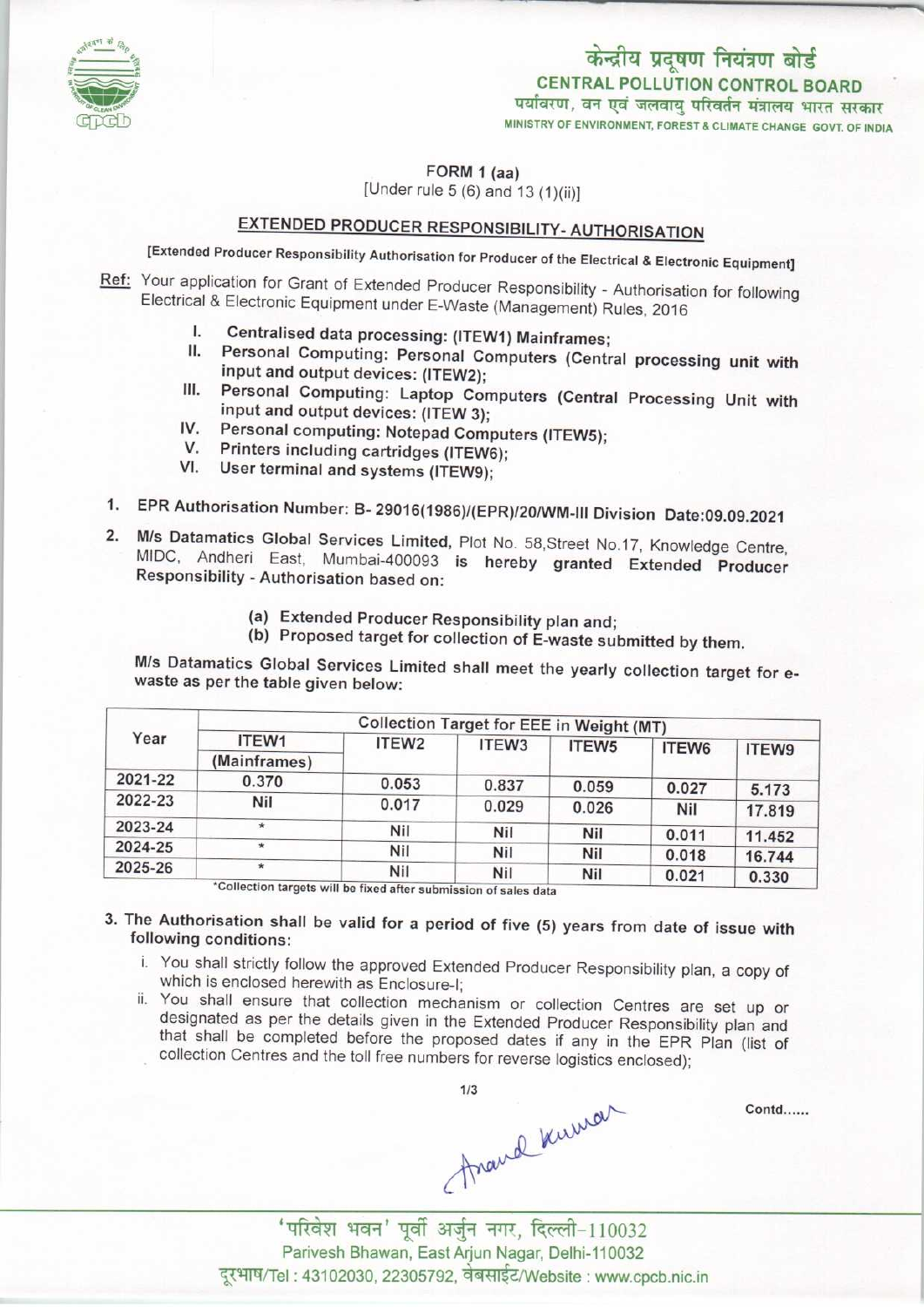

#### From Pre page....

- iii. You shall ensure that all the collected e-waste is channelized to your dismantler/recycler M/s Greentek Reman Private Limited, Plot No. B-2/12, Site B, Surajpur Industrial Area, Gr. Noida, Uttar Pradesh, India and records shall be maintained at dismantler/ recycler and your end;
- iv. You shall maintain records, in Form-2 of these Rules, of e-waste and make such records available for scrutiny by Central Pollution Control Board;
- v. You shall file annual returns in Form-3 to the Central Pollution Control Board on or before 30th day of June following the financial year to which that returns relates.

### vi. General Terms & Conditions of the Authorisation:

- a.The authorisation shall comply with provisions of the Environment (Protection) Act, 1986 and the E-waste (Management) Rules.2016 made there under;
- b. The authorisation or its renewal shall be produced for inspection at the request of an officer authorised by the Central Pollution Control Board;
- c.Any change in the approved Extended Producer Responsibility plan should be informed to Central Pollution Control Board within 15 days on which decision shall be communicated by Central Pollution Control Board within sixty days;
- d. It is the duty of the authorised person to take prior permission of the Central Pollution Control Board to close down any collection centre/points or any other facility which are part of the EPR plan;
- e.An application for the renewal of authorisation shall be made as laid down in subrule (vi) of rule of 13(1) the E- Waste (Management) Rules, 2016;
- f.The Board reserves right to cancel/amend/revoke the authorisation at any time as per the policy of the Board or Government.

#### vii. Additional Conditions: -

- a)That the applicant will submit annual sales data along with annual returns;
- b) That the applicant has to ensure that the addresses of collection points provided by them in their EPR Plan are correct and traceable and the collection points/centres are functional;
- c) That the applicant will submit revised application for grant of EPR Authorisation in case of applicant adding/changing PRO or changing its EPR Plan.
- d)That the applicant has to ensure that the e-waste collected at collection centres/points or through Buy-back and DRS mentioned in the application should reach to its authorized dismantler/recycler;

 $2/3$ 

Arand Kuman

Contd.....